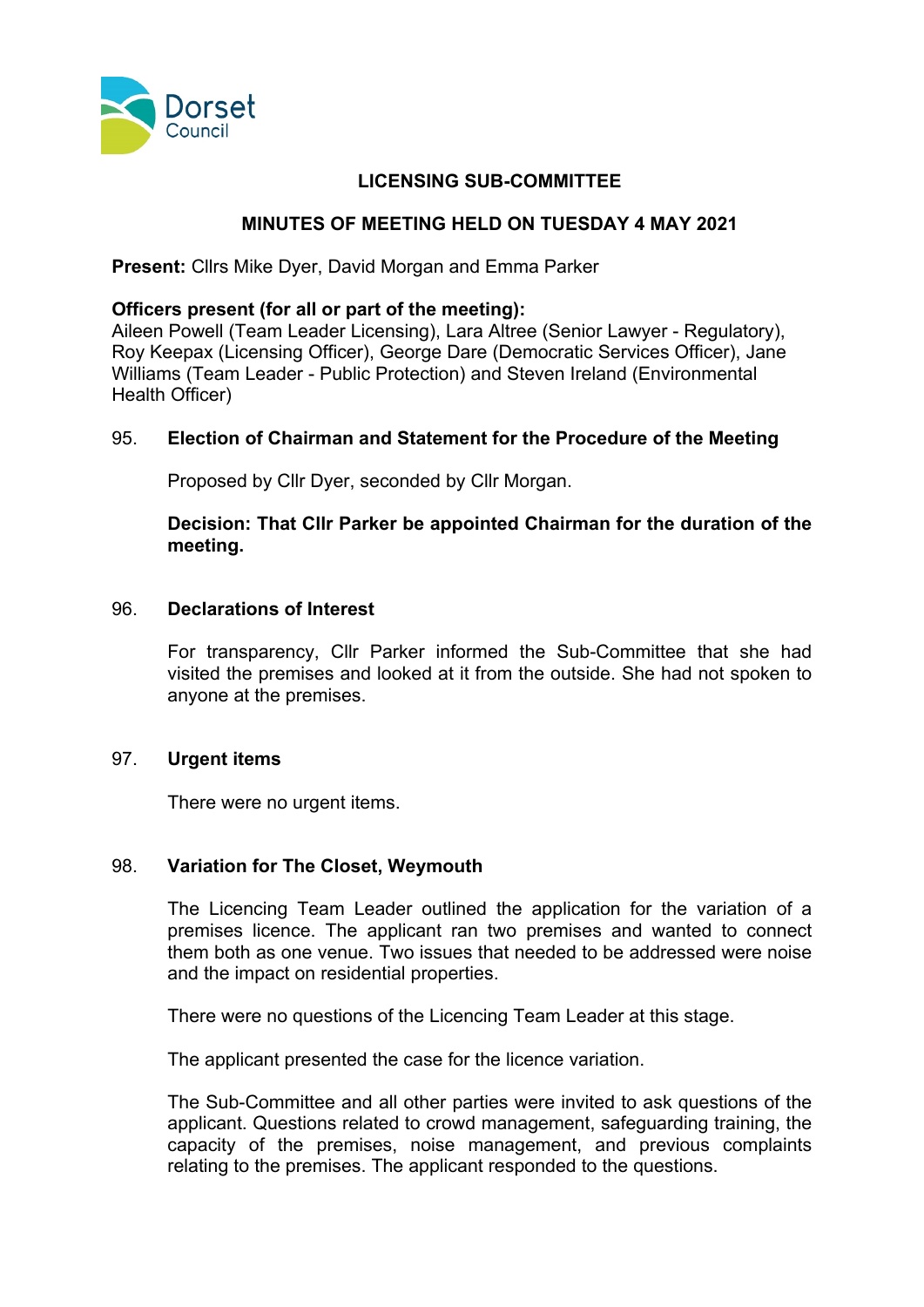Representatives of Environmental Health explained that the Applicant had put several measures in place to reduce noise, however they wanted an enforceable noise condition to be added to the licence. Environmental Health wanted to see a noise consultant report, although this would be suspended for up to 12 months while ongoing noise monitoring takes place.

The Sub-Committee asked questions of the Environmental Health representatives. The questions concerned the noise consultant report, the ongoing noise monitoring over 12 months, and clarification on the measures that were put in place to reduce noise.

Cllr Hamilton, Chair of Weymouth Town Council's Planning and Licencing Committee, presented the views expressed by this committee. The views concerned noise, litter, the impact on local residents, and the impact on the Cumulative Impact Area (CIA).

There were no questions of Cllr Hamilton.

The representative on behalf of Respect Weymouth made their representation. He read a detailed statement which covered the topic of noise, the conditions already agreed with the applicant, and expressed the need for a 'cooling down' period.

There were no questions directed to the representative on behalf of Respect Weymouth.

All parties were given the opportunity to sum up their case.

### 99. **Exempt Business**

Proposed by Cllr Dyer, seconded by Cllr Morgan.

**Decision: That the press and the public be excluded for the following item(s) in view of the likely disclosure of exempt information within the meaning of paragraph 3 of schedule 12 A to the Local Government Act 1972 (as amended).**

The Sub-committee retired to make their decision.

**Decision: To GRANT the variation application to extend the Premises Licence to include the footprint of the Closet Bar at 23 St Edmund Street, Weymouth, and to remove conditions 3 and 4 in Annex 2 of the Premises Licence, with the addition of the new conditions as set out below.**

New Additional Conditions:

Prevention of Crime and Disorder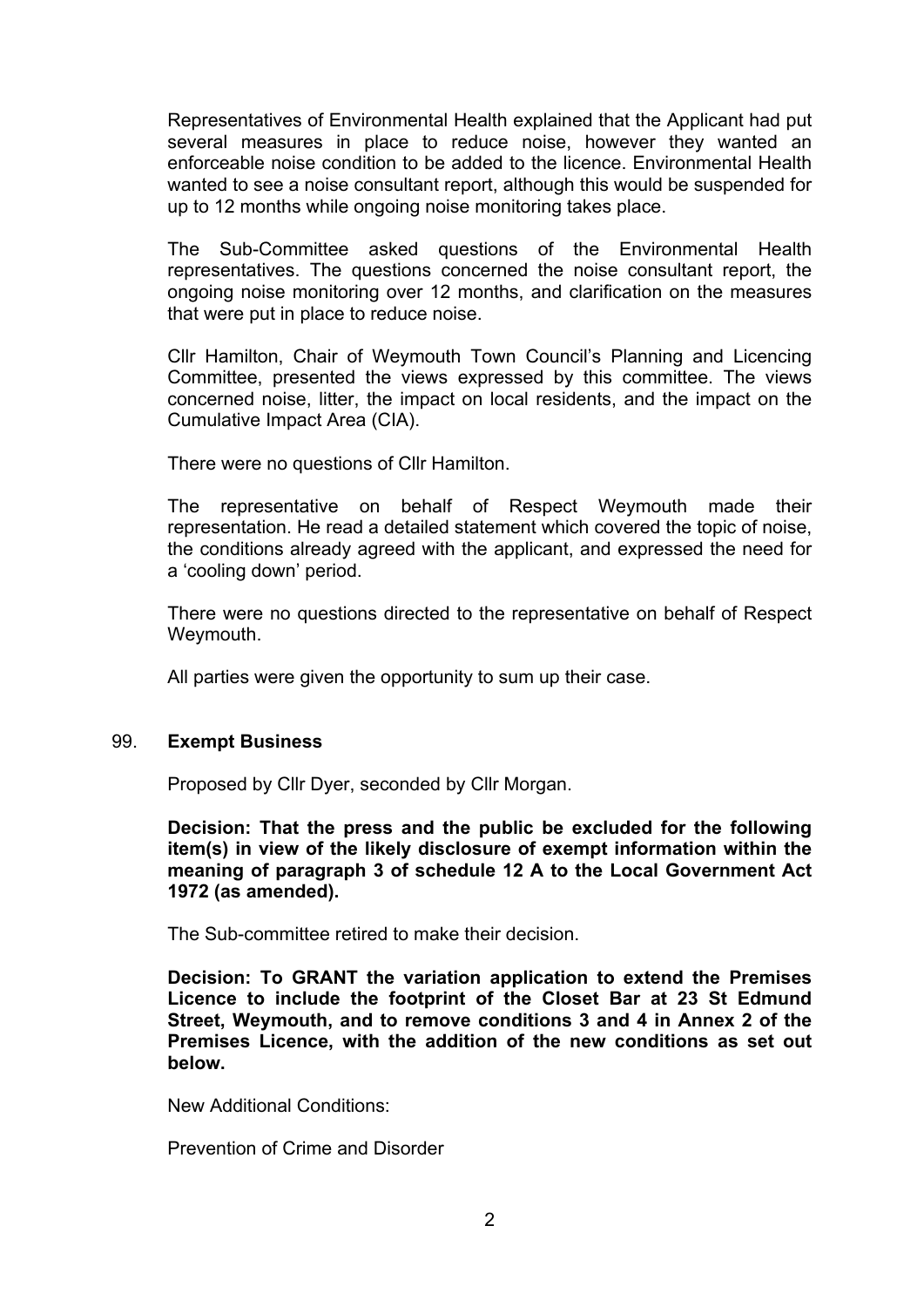A log shall be kept detailing all refused sales of alcohol. The log should include the date and time of the refused sale, a description of the person refused, why they were refused (e.g. no ID, fake ID) and the name of the member of staff who refused the sale. The log shall be available for inspection at the premises by the police or an authorised officer of a Responsible Authority (Licensing Act 2003).

An additional CCTV camera will be mounted and trained towards Mitchell Street, Weymouth.

Public Nuisance

2 (two) x SIA Door Staff shall be on duty on FRIDAY from 23:00hrs (11pm) and to close and shall wear Hi Visibility jackets/covers when on duty at all times (colour of your choice).

2 (two) x SIA door staff shall be on duty on SATURDAY from 2300 hrs (11pm) and a further 1 (one) x SIA door staff from 00.00hrs (MIDNIGHT).

A Noise Management Plan (NMP) shall be produced and submitted to Environmental Protection (EP) before the 25 May 2021. Thereafter the NMP may only be amended after consultation with EP. The NMP will contain, but not be limited to, the method for monitoring the noise levels, any noise levels that are agreed with EP, any steps taken to mitigate noise escape, and details of a complaints procedure to receive any noise complaints and solutions to those complaints. Any agreed version of the NMP will be submitted to the Licensing Team.

Drinks, open bottles and glasses will not be taken from the premises except for takeaway sales between the hours of 11:00 and 20:00. Bar Customers will not be allowed to take drinks outside at any time.

Empty bottles and glasses will be collected regularly and promptly. Glass and other sharp objects will be stored and disposed of using tamper proof receptacles. Receptacles will be secured and not accessible to the customers.

The PLH/DPS will prominently display notices which inform customers that open bottles or glasses may not be taken off the premises.

The PLH/DPS will belong to a recognised trade body or Pub Watch Scheme where one exists, whose aims include the promotion of the licensing objectives.

The PLH/DPS will operate to a written dispersal policy which ensures the safe and gradual dispersal of customers from the premises. The PLH/DPS will ensure that staff receive training on the policy and a record of training shall be kept/made available to an authorised officer upon request.

Adequate procedures must be implemented to ensure overcrowding does not occur in any part of the premises.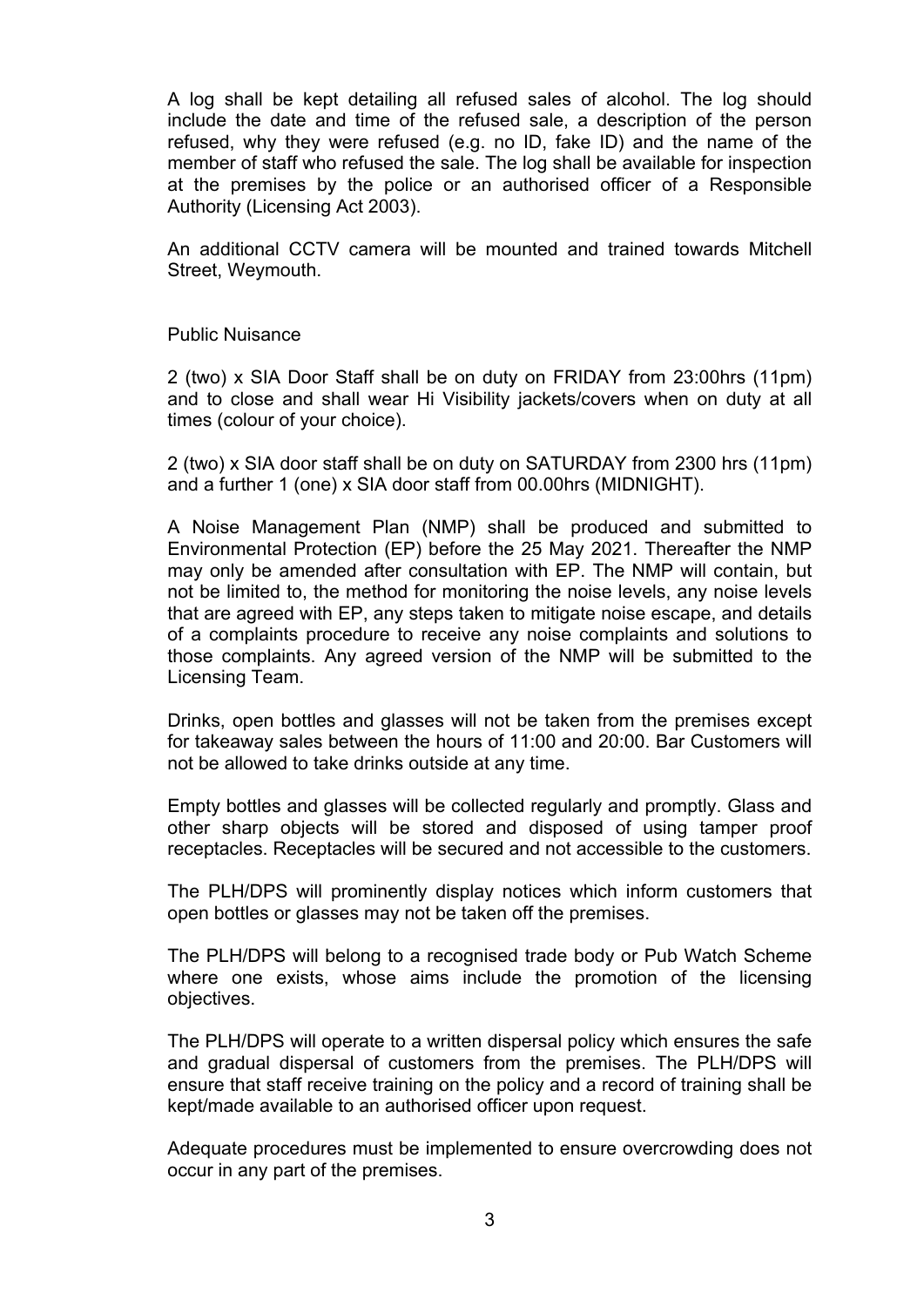The licence holder shall determine the occupant capacity of the premises on the basis of documented risk assessment(s):

(i) The risk assessment(s) must take into account all relevant factors including space, audience density, means of access and egress, toilet provision, loadbearing capacity of floors, ventilation, etc and must be reviewed regularly, and if circumstances change.

(ii) Where necessary separate occupancy levels must be set for different parts of the premises, and when necessary for different premises layouts and different types of events.

(iii) Measures must be put in place and documented to ensure that the capacity is not exceeded at any time.

(iv) All documentation pertaining to the proposed figure must be kept on the premises and must be available immediately on request to any authorised officer of the Licensing Authority or a constable.

(v) The premises licence holder shall regularly review, update and amend any risk assessments particularly following any changes to the layout or operation of the venue. Such reviews shall be fully documented and form an integral part of the risk assessment.

There will be no external speakers.

All windows and external doors shall be kept closed after 23.00 except for the immediate access and egress of persons. This includes inward opening doors when SIA staff are available to manage access, egress and emergencies, and if SIA staff are not present, when occupant numbers do not exceed inward opening door limits for emergency escape, for each separate part of the premises.

Bottles will not be placed in any external receptacle after 23.00 hours and before 07.00 hours to minimise noise disturbance to neighbouring properties.

No waste collections or deliveries to the premises shall be arranged between 23:00 hours and 07:00 hours.

Clear and legible notices will be displayed at exits, requesting patrons to leave the premises quietly having regard to the needs of local residents, to meet the requirements of the dispersal policy.

Last entry and re-entry to the Premises will be 30 mins before closure.

The PHL/DPS will adopt a 'cooling down' period in the Closet Bar area where music volume is reduced at 2am to background music only and the area closed at 3am.